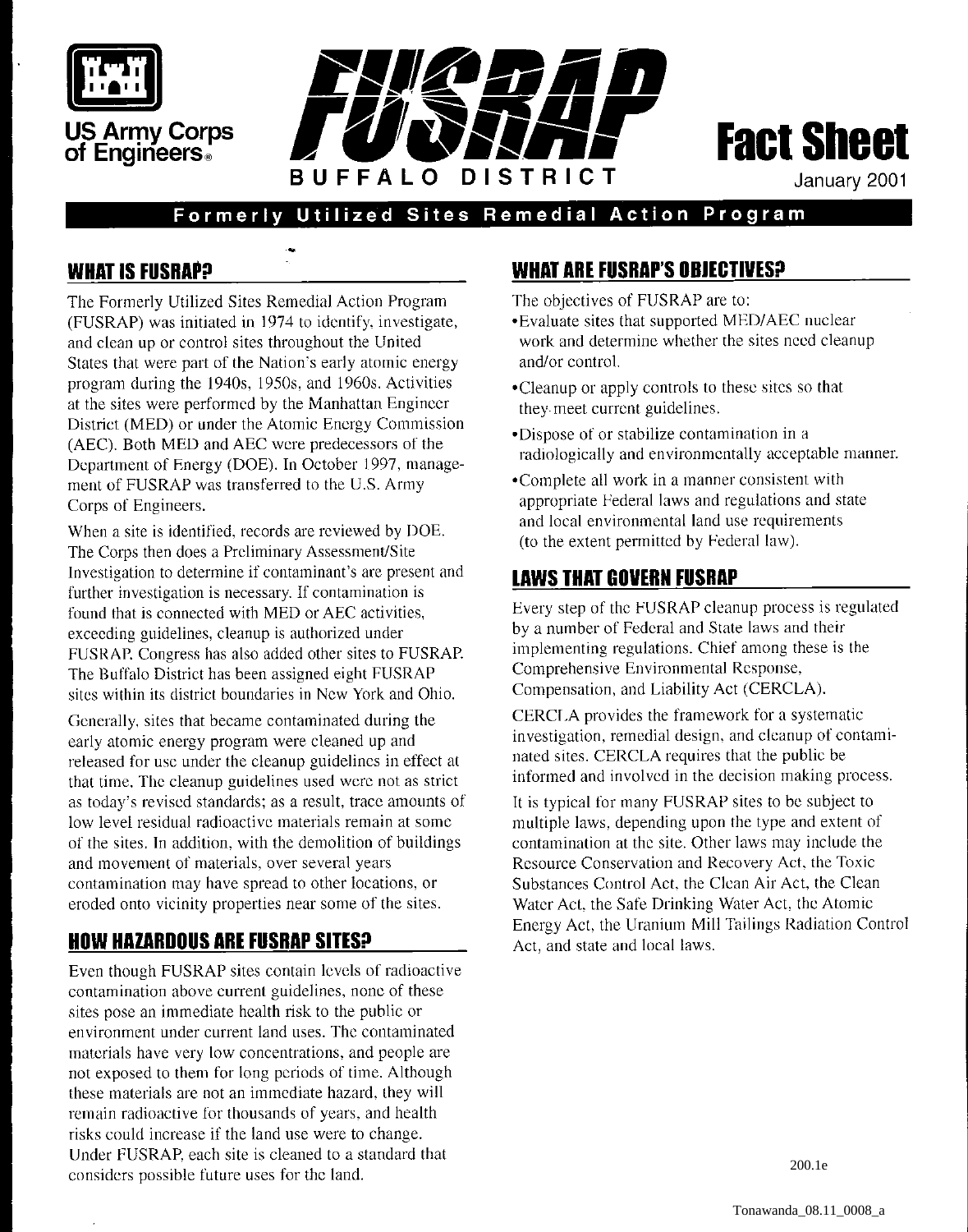#### **Niagara Falls Storage Site Lewiston, New York**

The Niagara Falls Storage Site (KFSS) is located in the Township of Lewiston (Niagara County). in northwestem New York about 10 miles north of the City of Niagara Falls, New York. This 191-acre site contains a multi-story former process building with three attached silos, a single story storage building, a small storage shed. and an engineered Waste Containment Structure (WCS). The WCS contains

250,000 cubic yards of radiological material, 4,000 cubic yards of which are<br>high activity wastes containing over<br>500,000 pCi/gram of activity.

Constituents of concern are thorium-230, radium-226 and radon-22, in addition to smaller amounts of uranium-235 and uranium-238. This storage facility was originally part of the former Lake Ontario Ordnance Works. a site used for



The Corps has erected a security fence around the engineered cell, has decontaminated and removed a forrner ofiice building, and has conducted periodic radiological and chemical sampling of groundwater at the site. In addition. the Corps monitors radon emissions at the site boundaries and measures radon flux from the WCS. The Corps began a remedial investigation/feasibility study of the 191-acre site in 1999. The first two phases of the remedial investigation field work have been completed and the third phase is in the planning stage. A detailed geophysical study completed and the third phase is in the planning stage. A detailed geophysical student gamma walkover (radiological survey) of the property will begin in Spring 2001 and will be used to determine the safe longevity of the

producing explosives during WWII. During the war the Niagara Falls Storage Site was used by the Manhattan Engineer District for storing radioactive residues and wastes from uranium ore processing conducted during the development of the atomic bomb.

#### **Ashland 1, Ashland 2 a Seaway Tonawanda, New York**

Ashland 1, Ashland 2, and Seaway are located along the Niagara River on River Road in Tonawanda, New York. Between 1944-46 residues consisting primarily of low grade uranium ore tailings were deposited at Ashland I. Records indicate that approximately 8.000 tons of residues were spread over roughly 213 of the property. In 1960. after environmental testing indicated the site met cleanup guidelines in effect at that time. the property

was transferred to the Ashland Oil Company. A Record of Decision was issued in April 1998 detailing the remediation plans to remove trace amounts of low level residual radioactive materials for Ashland 1,2 and Seaway Area D.

#### **Ashland 1:**

Remediation of the Ashland Site began on July 11, 1999. Completion of excavation is projected

site. The waste solutions and sludge from the beryllium operation were stored on the plant property in three lagoons ranging in depth from 1.5 feet to 6 feet. In 1958. beryllium production ceased. although beryllium powder blending and sintering operations reportedly continued into the early 1960's. On a yearly basis throughout the 1950's, sludge material



## **Tonawanda, New York I** OHIO

I

The forrner Linde Air Products Division of Union Carbide operated on a site about

The Painesville Site is approximately 50 acres with large buildings and rail lines. It is located at 720 Fairport-Nursery Road in Painesville. Ohio.

approximately 22 miles northeast of Cleveland, Ohio. In the 1940's, the Defense Plant Corporation constructed a

105 acres in sire. Linde was contracted by the Manhattan Engineering District to process uranium ores between 1942 and 1946. These activities resulted in radioactive contamination of portions of the property. Praxair; Inc. now occupies the site and employs 1.400 people in its research and development facility. A public elementary school and numerous residential properties adjoin the property. Several interim removal



A removal action was conducted in 1998. The Corps is currently performing a focused remedial investigation/feasibility study for the site.



actions consisting of structural decontamination. building demolitions and disposal actions have been completed. The Corps is scheduled to complete a soils remedial action in 2002. The Corps also has separate actions underway to address Groundwater and Building 14.

*Seaway:* 

Known as Seaway industrial Park. became contaminated during the transfer of contaminated soil from Ashland I and 2 from 1974-82

The site is owned by Sands Mobile Park, Inc. Area D was included in the Record of Decision issued in April. 1998.



July 10, 1998 with the excavation of soils<br>contaminated with low-level radioactive mate-

rial. This phase was completed in 1999.

The Corps is currently conducting a feasibility study that will provide additional information on the site and will help determine the appropriate remedial action.

#### **Luckey Site Luckey, Ohio**

The Luckey Site covers approximately 40 acres and is located 22 miles southeast of Toledo, Ohio at 21200 Luckey Road, Luckey, Ohio. The facility processed magnesium during WWII. In 1949 a beryllium production facility was built on the

A designated vicinity property at the Tonawanda Landfill and Mudflats Area. is lo.cated about 1.5 miles north of the Linde site property. It consists of two Town of Tonawanda municipal parcels -- the Landfill being approximately 55 acres and the 4ludtlats approximately 115 acres. Radioactive material in these sites has been identified, and as a result, they were formally designated a Linde Vicinity Property in 1992. The Corps is scheduled to complete a Remedial Investigation/Feasibility Study in 2002.

from the lagoons was moved to the northeast comer of the property where the material was buried. The remedial investigation conducted by the Corps reveals the northeast corner of the site and several smaller areas at the site still contain beryllium contamination and a lesser amount of radioactive contamination. The Corps issued a remedial investigation report in September 2000 and is currently preparing the feasibility study, which is scheduled to be done at the by the end

of 2001.

#### **Painesville Site Painesville, Ohio**

magnesium production facility on property owned by the Diamond Magnesium Company. Diamond Magnesium received about 1650 tons of radioactive scrap steel - mostly empty drums - which was used to control chlorine emissions in the production of magnesium. The



contamination is restricted to outside soils which contain residual uranium; radium, and thorium. Surveys conducted indoors found no evidence of radioactive contamination.

 $\chi^{\rm N}_{L}$ 

#### **Former Bliss a Laughlin Buffalo, New York**

 $\star$ Completed by Buffalo District in 1999 $\star$